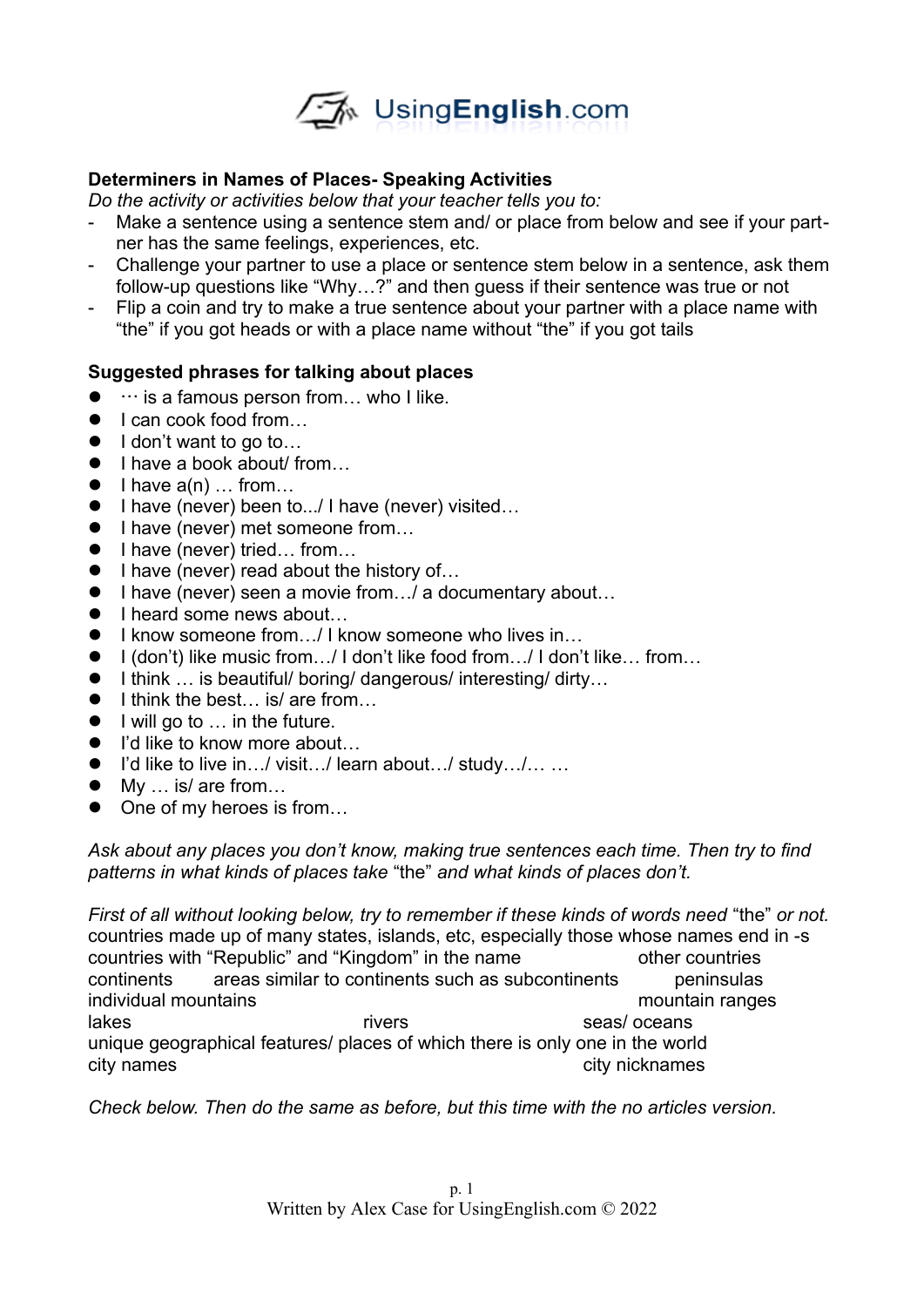

## **Places to talk about – with articles version**

- Africa (Lake Victoria, the Victoria Falls, Kilimanjaro, etc)
- The Alps (Mont Blanc, Lake Geneva in Switzerland, etc)
- Antarctica/ The South Pole
- Asia/ The Orient The West
- Australia (Perth, Ayers Rock, etc)
- The Balkans (Croatia, etc)
- The capital of.../ Big cities in...
- Central Asia (Kazakhstan, etc)
- (Mainland) China (Beijing, etc)
- Countries near the equator/ Tropical countries
- The countryside
- The Czech Republic (Prague, etc)
- Developing countries/ The developing world
- East Asia (Mongolia, etc)
- Egypt (the Pyramids, the Nile, etc)
- Germany (Munich, Cologne, etc)
- Greece (Athens, etc)
- The Himalayas (e.g. Everest)
- The Indian Subcontinent/ South Asia (India, Pakistan, Bangladesh or Sri Lanka)
- The Korean Peninsula (South Korea or North Korea)
- Ireland (Northern Ireland or The Republic of Ireland)
- Italy (Florence, Rome, Turin, Milan, Naples, Venice, etc)
- The Low Countries (Belgium or the Netherlands)
- The Maldives
- The Mediterranean (Cyprus, Malta, etc)
- The Middle East (e.g. the UAE, the Dead Sea, or Jordan)
- **•** Mount Fuil
- Neighbouring countries/ The nearest countries (to this one)
- North America (the Rockies, Lake Superior in the USA, Lake Titicaca in Mexico, etc)
- The Pacific Ocean
- **•** Paris
- The Philippines (Cebu Island, etc)
- **•** The Pyrenees
- **•** The Red Sea
- Russia (Moscow, etc)
- **•** Scandinavia
- The Sea of Japan
- The Seychelles
- South America (The Amazon in Brazil, Argentina, etc)
- Southeast Asia (Thailand, Vietnam, etc)
- The UK (England, Scotland, Wales, or Northern Ireland)
- The United States (LA, New York/ The Big Apple, New Orleans/ The Big Easy, etc)